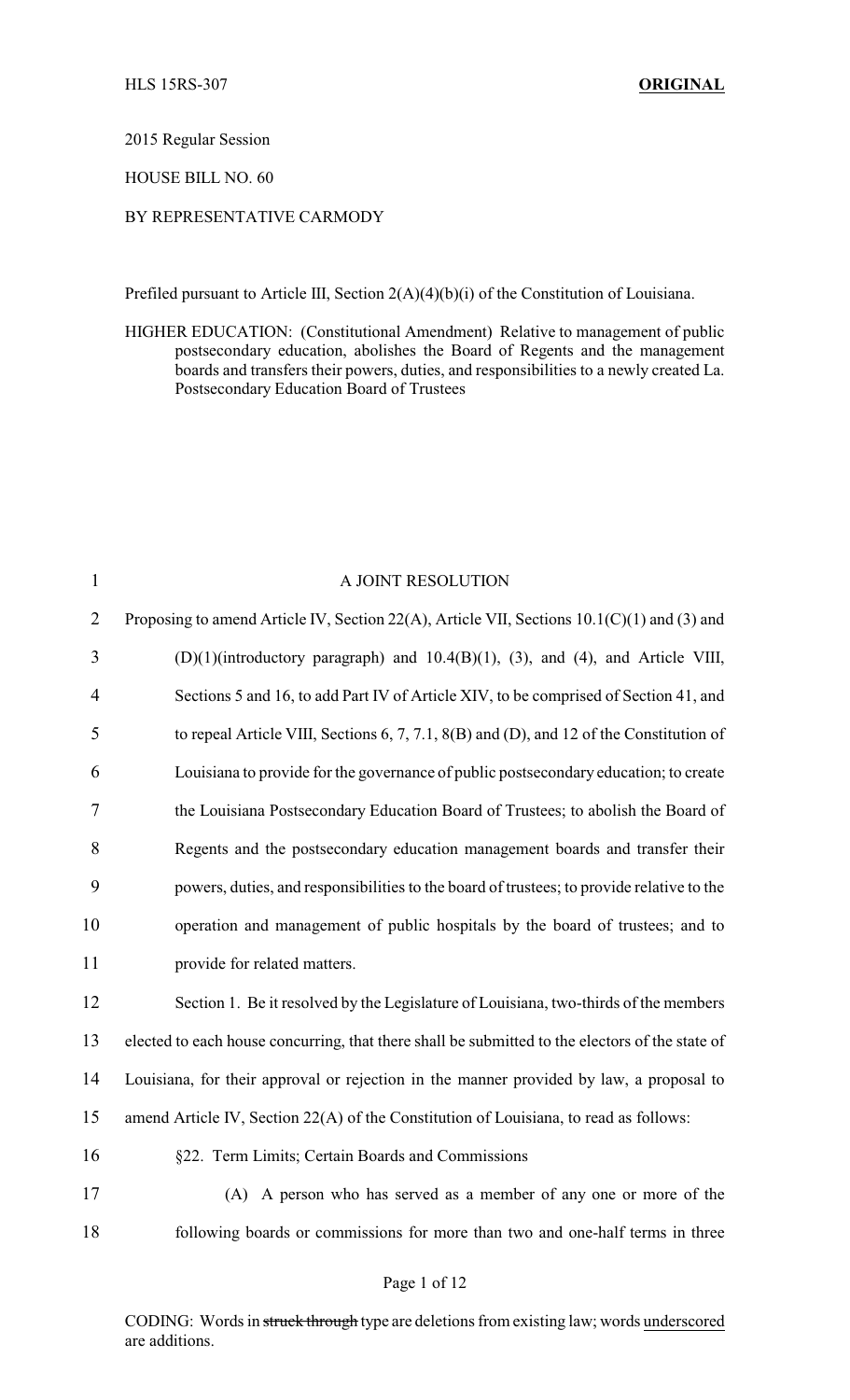| $\mathbf{1}$ | consecutive terms combined shall not serve as a member of any of the following                  |
|--------------|-------------------------------------------------------------------------------------------------|
| 2            | boards or commissions for a period of at least two years after the completion of such           |
| 3            | consecutive terms of service:                                                                   |
| 4            | (1) The Public Service Commission.                                                              |
| 5            | (2) The State Board of Elementary and Secondary Education.                                      |
| 6            | The Board of Regents Louisiana Postsecondary Education Board of<br>(3)                          |
| 7            | Trustees.                                                                                       |
| 8            | (4) The Board of Supervisors for the University of Louisiana System.                            |
| 9            | (5) The Board of Supervisors of Louisiana State University and Agricultural                     |
| 10           | and Mechanical College.                                                                         |
| 11           | (6) The Board of Supervisors of Southern University and Agricultural and                        |
| 12           | Mechanical College.                                                                             |
| 13           | (7) The Board of Supervisors of Community and Technical Colleges.                               |
| 14           | $\left(\frac{8}{6}\right)$ The Forestry Commission.                                             |
| 15           | $(9)$ (5) The State Civil Service Commission.                                                   |
| 16           | $(10)(6)$ The State Police Commission.                                                          |
| 17           | *<br>$\ast$                                                                                     |
| 18           | Section 2. Be it resolved by the Legislature of Louisiana, two-thirds of the members            |
| 19           | elected to each house concurring, that there shall be submitted to the electors of the state of |
| 20           | Louisiana, for their approval or rejection in the manner provided by law, a proposal to         |
| 21           | amend Article VII, Sections $10.1(C)(1)$ and (3) and (D)(1)(introductory paragraph) and         |
| 22           | $10.4(B)(1)$ , (3), and (4) of the Constitution of Louisiana, to read as follows:               |
| 23           | §10.1. Quality Trust Fund; Education                                                            |
| 24           | Section 10.1.                                                                                   |
| 25           | $\ast$<br>$\ast$<br>$\ast$                                                                      |
| 26           | (C) Reports; Allocation. (1) The State Board of Elementary and Secondary                        |
| 27           | Education and the Board of Regents Louisiana Postsecondary Education Board of                   |
| 28           | Trustees shall annually submit to the legislature and the governor, not less than sixty         |
| 29           | days prior to the beginning of each regular session of the legislature, a proposed              |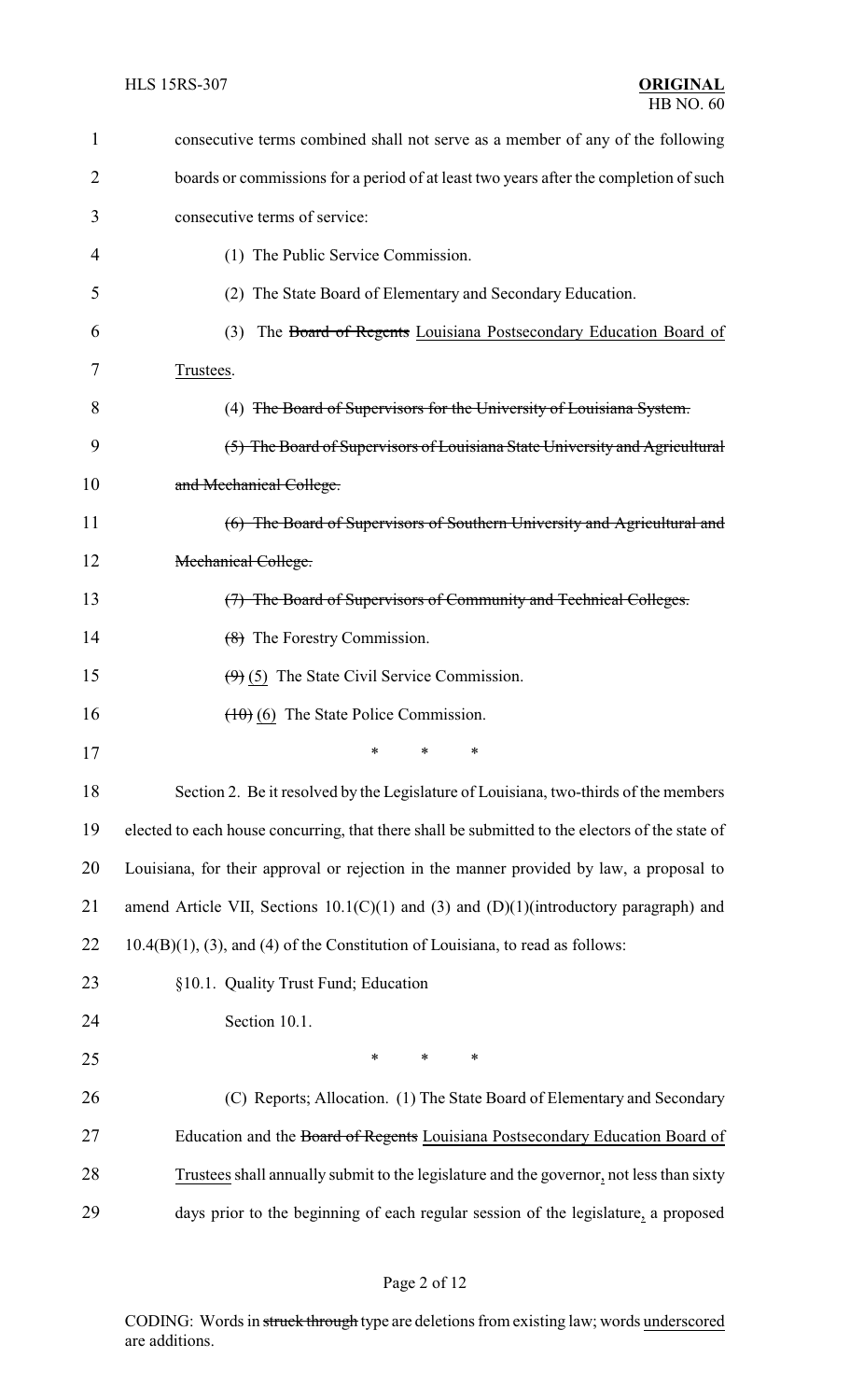| $\mathbf{1}$   | program and budget for the expenditure of the monies in the Support Fund.             |
|----------------|---------------------------------------------------------------------------------------|
| $\overline{2}$ | Proposals for such expenditures shall be designed to improve the quality of education |
| 3              | and shall specifically designate those monies to be used for administrative costs, as |
| $\overline{4}$ | defined and authorized by law.                                                        |
| 5              | $\ast$<br>$\ast$<br>$\ast$                                                            |
| 6              | (3) The legislature shall appropriate the total amount intended for higher            |
| 7              | educational purposes to the Board of Regents Trustees and the total amount intended   |
| 8              | for elementary and secondary educational purposes to the State Board of Elementary    |
| 9              | and Secondary Education which boards shall allocate the monies so appropriated to     |
| 10             | the programs as previously approved by the legislature.                               |
| 11             | $\ast$<br>$\ast$<br>*                                                                 |
| 12             | (D)<br>Disbursement; Higher Education and Elementary and Secondary                    |
| 13             | Education. (1) The treasurer shall disburse not more than fifty percent of the monies |
| 14             | in the Support Fund as that money is appropriated by the legislature and allocated by |
| 15             | the Board of Regents Trustees for any or all of the following higher educational      |
| 16             | purposes to enhance economic development:                                             |
| 17             | * * *                                                                                 |
| 18             | §10.4. Higher Education Louisiana Partnership Fund; Program                           |
| 19             | Section 10.4.                                                                         |
| 20             | $\ast$<br>$\ast$<br>∗                                                                 |
| 21             | Higher Education Louisiana Partnership Program.<br>(B)<br>$(1)$ Upon                  |
| 22             | appropriation by the legislature, the monies in the fund shall be divided into        |
| 23             | matching grants for the Higher Education Louisiana Partnership Program which shall    |
| 24             | be administered by the Board of Regents Louisiana Postsecondary Education Board       |
| 25             | of Trustees. The Board of Regents board may allocate program funds to each public     |
| 26             | or independent institution of higher education on a one to one and one-half matching  |
| 27             | basis or one twenty thousand dollar state matching grant for each thirty thousand     |
| 28             | dollars raised specifically for the purposes of participation in the Higher Education |
| 29             | Louisiana Partnership Program by the institutions of higher education from private    |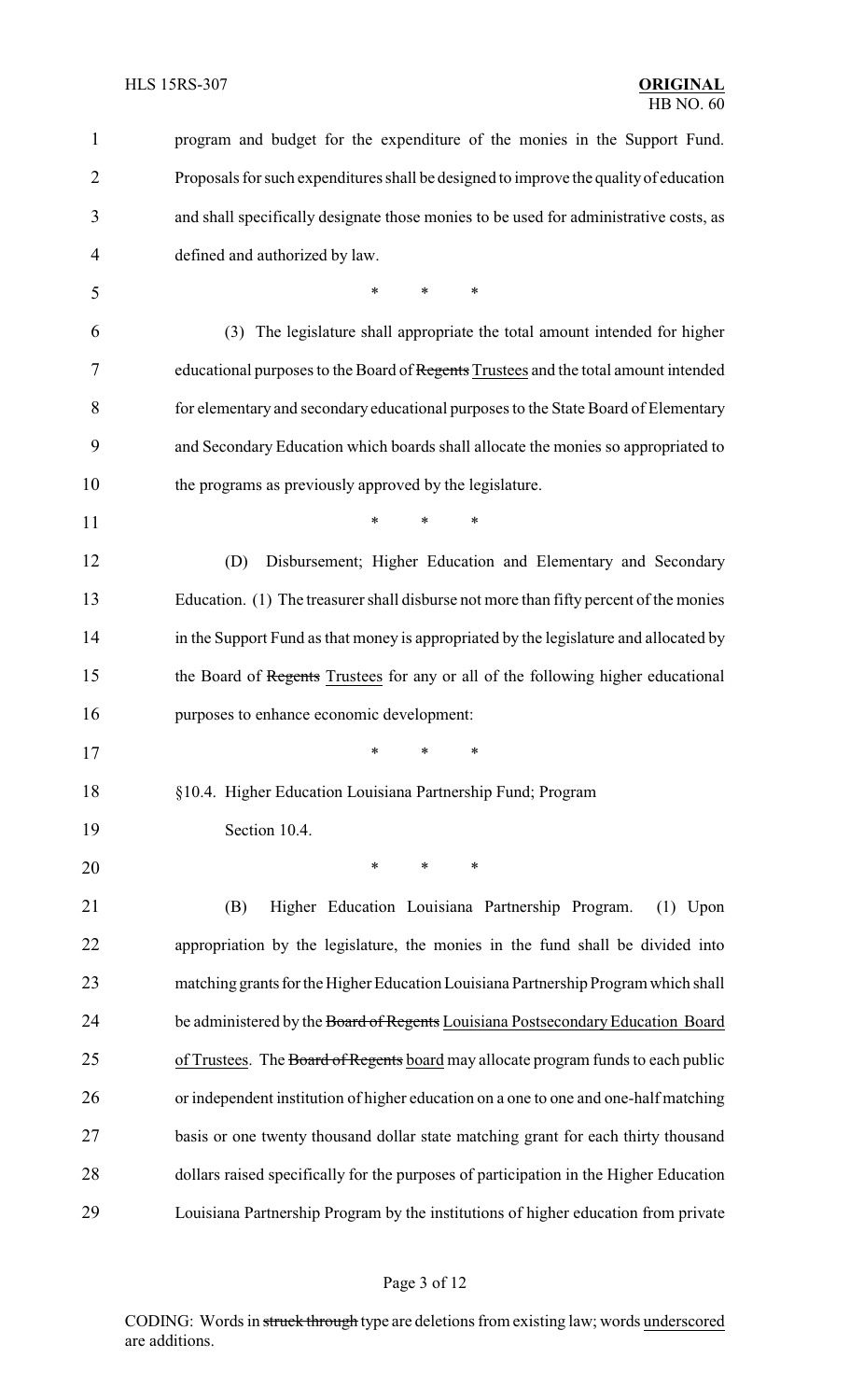1 sources. The state matching portion shall be allocated by the Board of Regents Trustees only after it determines that an eligible institution has accumulated not less than the minimum required amount from private sources for the purposes of the Higher Education Louisiana Partnership Program. \* \* \* (3) State matching funds shall be applied only to private source funds contributed after July 1, 1991, and pledged for the purposes of this Section as 8 certified by the Board of Regents Trustees. Pledged contributions shall not be eligible for state matching funds prior to their actual collection. (4) Each institution of higher education may establish its own Higher Education Louisiana Partnership Program fund as a depository for private contributions and state matching funds as provided herein. The state matching funds 13 allocated by the Board of Regents Trustees shall be transferred to an institution upon notification that the institution has received and deposited the necessary private contributions in its own Higher Education Louisiana Partnership Program fund. \* \* \* Section 3. Be it resolved by the Legislature of Louisiana, two-thirds of the members elected to each house concurring, that there shall be submitted to the electors of the state of Louisiana, for their approval or rejection in the manner provided by law, a proposal to amend Article VIII, Sections 5 and 16 of the Constitution of Louisiana, to read as follows: 21 §5. Board of Regents Louisiana Postsecondary Education Board of Trustees 22 Section 5.(A) Creation; Functions. The Board of Regents Louisiana Postsecondary Education Board of Trustees, referred to in this Section as the board or the Board of Trustees, is created as a body corporate. It shall plan, coordinate, supervise, manage, and have budgetary responsibility for all public postsecondary 26 education. and The board shall have other powers, duties, and responsibilities provided in this Section or by law. (B)(1) Membership; Terms. The board shall be composed of fifteen members, of whom two members shall be from each congressional district and the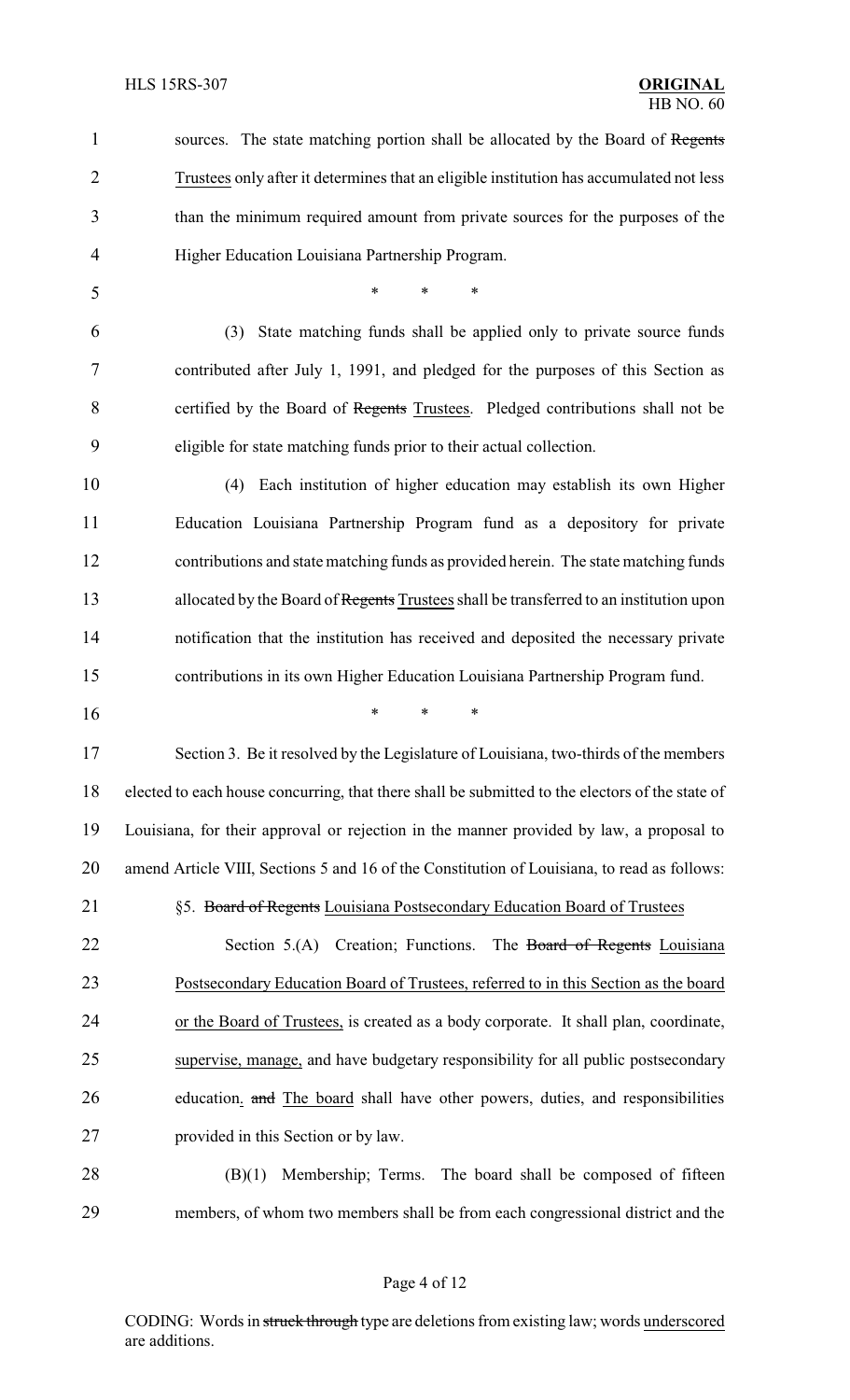- remaining member or members shall be from the state at large, and all of whom shall be appointed by the governor, with consent of the Senate, for overlapping terms of six years, following initial terms which shall be fixed by law. The board should be representative of the state's population by race and gender to ensure diversity.
- (2) No person who has served as a member of the board for more than two and one-half terms in three consecutive terms shall be appointed to the board for the succeeding term. This Subparagraph shall not apply to any person appointed to the 8 board prior to the effective date of this Subparagraph, except that it shall apply to any term of service of any such person that begins after such date.
- 10 In addition to the members provided for in Subparagraph (1) of this Paragraph, the legislature may provide for the membership of one student on the board. The term of a student member shall not exceed one year, and no student 13 member shall be eligible to succeed himself. A student member shall have all of the privileges and rights of other board members.
- (C) Vacancy. A vacancy occurring prior to the expiration of a term shall be filled for the remainder of the unexpired term by appointment by the governor, with consent of the Senate. A change in congressional districts does not cause a vacancy, regardless of the geographic distribution of members resulting from the change; however, based on congressional districts as they exist at the time a vacancy is being filled, the governor shall, to the extent possible, fill vacancies so that there will be at least two members from each congressional district as required by Subparagraph 22 (B)(1) of this Section.
- 23 (D) Powers. The Board of Regents Trustees shall meet with the State Board of Elementary and SecondaryEducation at least twice a year to coordinate programs of public elementary, secondary, vocational-technical, career, and higher education. 26 The Board of Regents Trustees shall have the following powers, duties, and responsibilities relating to public institutions of postsecondary education:
- (1) To revise or eliminate an existing degree program, department of instruction, division, or similar subdivision.

## Page 5 of 12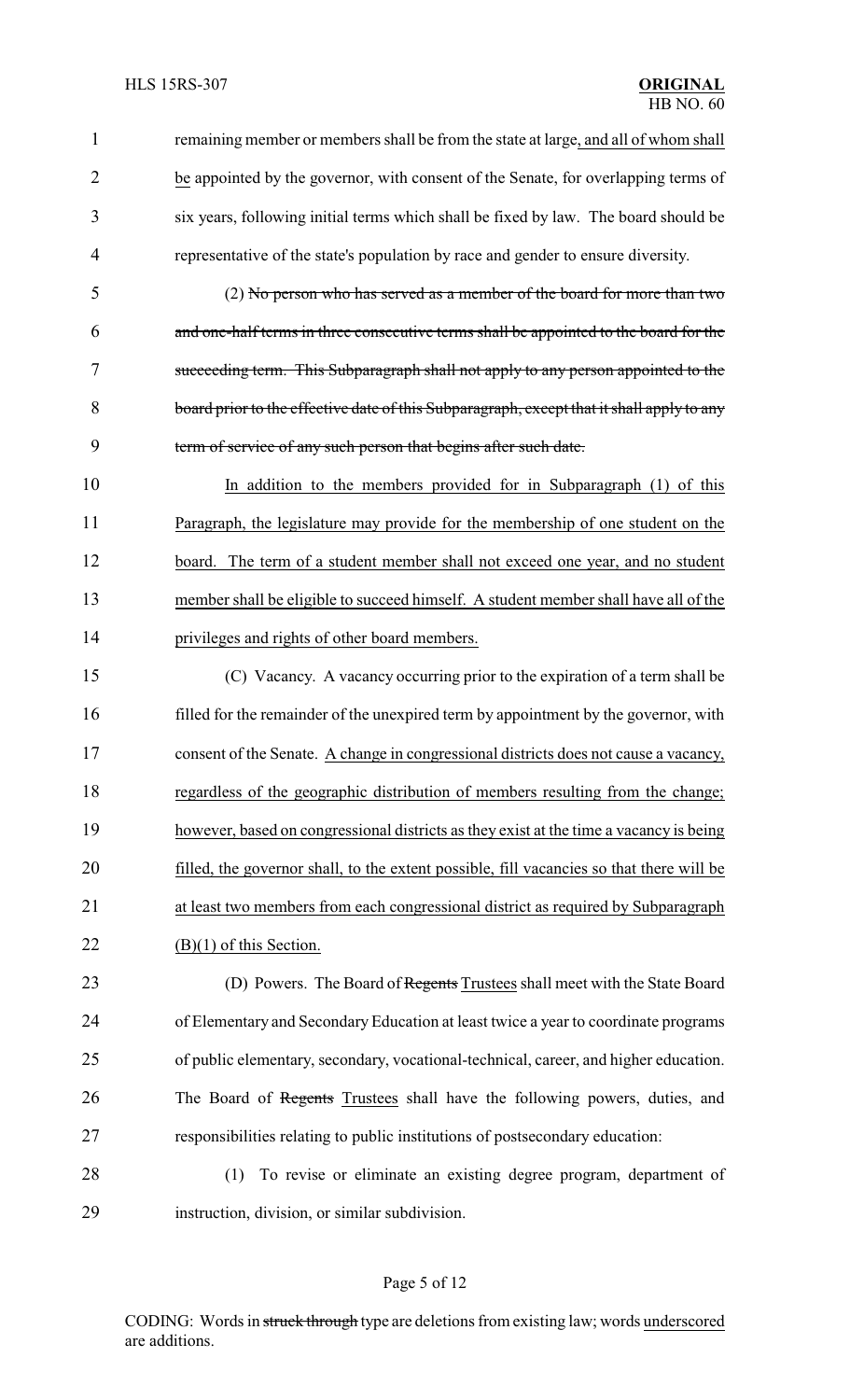- 
- 

 (2) To approve, disapprove, or modify a proposed degree program, department of instruction, division, or similar subdivision.

 (3)(a) To study the need for and feasibility of creating a new institution of postsecondary education, which includes establishing a branch of such an institution or converting any non-degree granting institution to an institution which grants degrees or converting any college or university which is limited to offering degrees of a lower rank than baccalaureate to a college or university that offers baccalaureate degrees or merging any institution of postsecondary education into any other institution of postsecondary education, establishing a new management board, and transferring a college or university from one board to another.

11 (b) If the creation of a new institution, or the merger of any institutions, the 12 addition of another management board, or the transfer of an existing institution of 13 higher education from one board to another is proposed, the Board of Regents Trustees shall report its written findings and recommendations to the legislature within one year. Only after the report has been filed, or after one year from the receipt of a request for a report from the legislature if no report is filed, may the legislature take affirmative action on such a proposal and then only by law enacted by two-thirds of the elected members of each house.

 (4) To formulate and make timely revision of a master plan for postsecondary education. As a minimum, the plan shall include a formula for equitable distribution of funds to the institutions of postsecondary education.

22 (5) To require that every postsecondary education board institution submit 23 to it, at a time it specifies, an annual budget proposal for its operational needs and 24 for capital needs of each institution under the control of each board. The Board of Regents Trustees shall submit its budget recommendations for all institutions of postsecondary education in the state. It shall recommend priorities for capital construction and improvements.

 (E) Powers Not Vested. Powers of management over public institutions of postsecondary education not specifically vested by this Section in the Board of

## Page 6 of 12

CODING: Words in struck through type are deletions from existing law; words underscored are additions.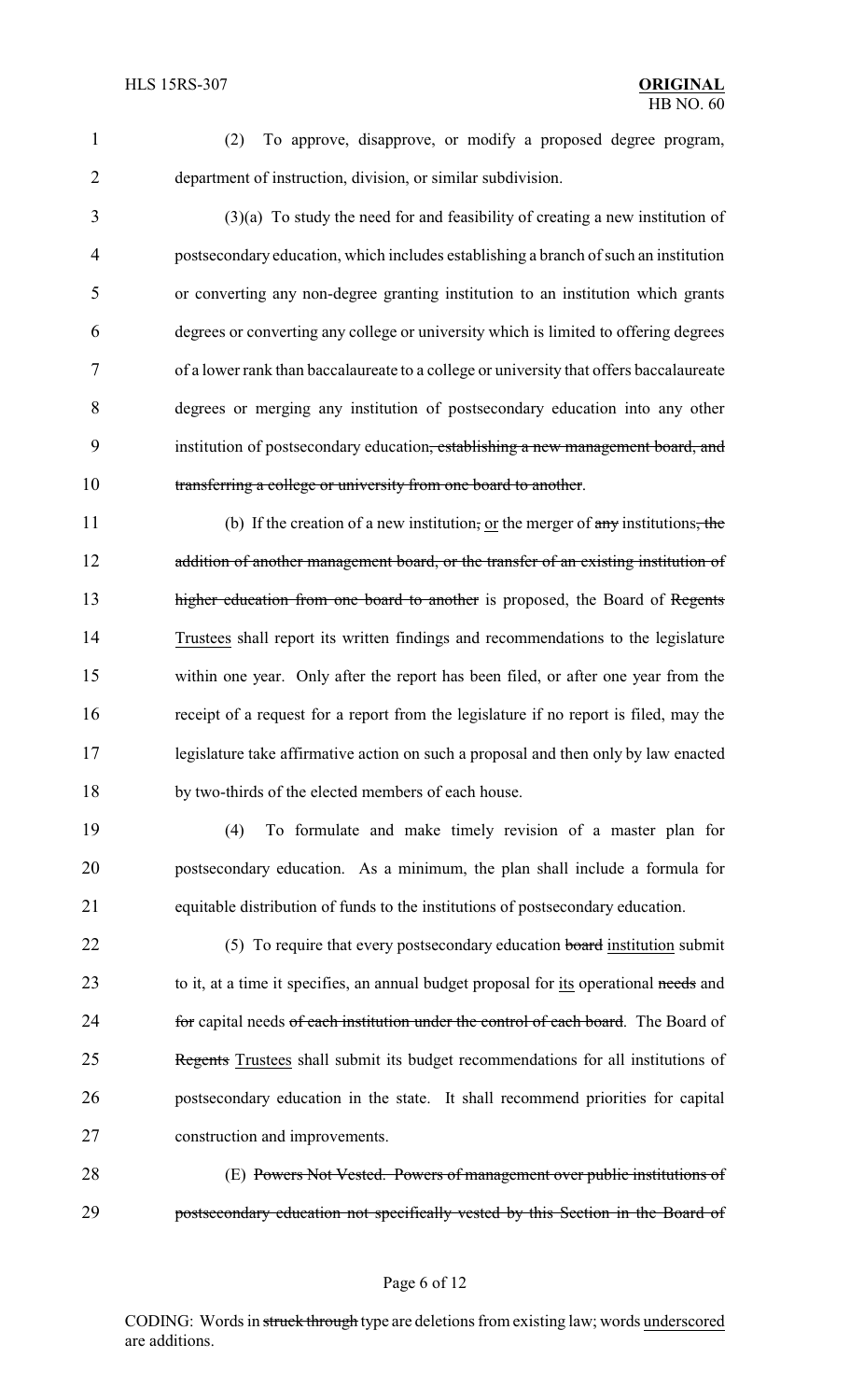| 1              | Regents are reserved to the Board of Supervisors of Louisiana State University and         |
|----------------|--------------------------------------------------------------------------------------------|
| $\overline{2}$ | Agricultural and Mechanical College, the Board of Supervisors of Southern                  |
| 3              | University and Agricultural and Mechanical College, the Board of Trustees for State        |
| 4              | Colleges and Universities, the Board of Supervisors of Community and Technical             |
| 5              | Colleges, and any other such board created pursuant to this Article, as to the             |
| 6              | institutions under the control of each. Appropriations. Appropriations for the             |
| 7              | institutions of public postsecondary education and for all other public postsecondary      |
| 8              | education purposes shall be made to and administered by the Board of Trustees and          |
| 9              | shall be used solely as provided by law.                                                   |
| 10             | *<br>$\ast$<br>*                                                                           |
| 11             | §16. Public Hospitals                                                                      |
| 12             | Section 16. Notwithstanding any provision of this Article to the contrary, the             |
| 13             | legislature may provide by law for the supervision, operation, and management of           |
| 14             | public hospitals and their programs by the Louisiana Postsecondary Education Board         |
| 15             | of Regents or by any board having powers of management over public institutions            |
| 16             | of higher education created by this constitution or pursuant to this Article Trustees.     |
| 17             | Such laws may include but shall not be limited to laws providing for the submission        |
| 18             | and approval of capital and operating budgets, appropriations and expenditures, the        |
| 19             | supervision, management, and oversight of the hospitals and their programs, and            |
| 20             | legislative review and disapproval of related rules. This Section shall not apply to       |
| 21             | institutions and programs operated or managed prior to January 1, 1997, by any             |
| 22             | higher education management board created by this Article.                                 |
| 23             | Section 4. Be it further resolved by the Legislature of Louisiana, two-thirds of the       |
| 24             | members elected to each house concurring, that there shall be submitted to the electors of |
| 25             | the state of Louisiana, for their approval or rejection in the manner provided by law, a   |
| 26             | proposal to add Part IV of Article XIV of the Constitution of Louisiana, comprised of      |
| 27             | Section 41, to read as follows:                                                            |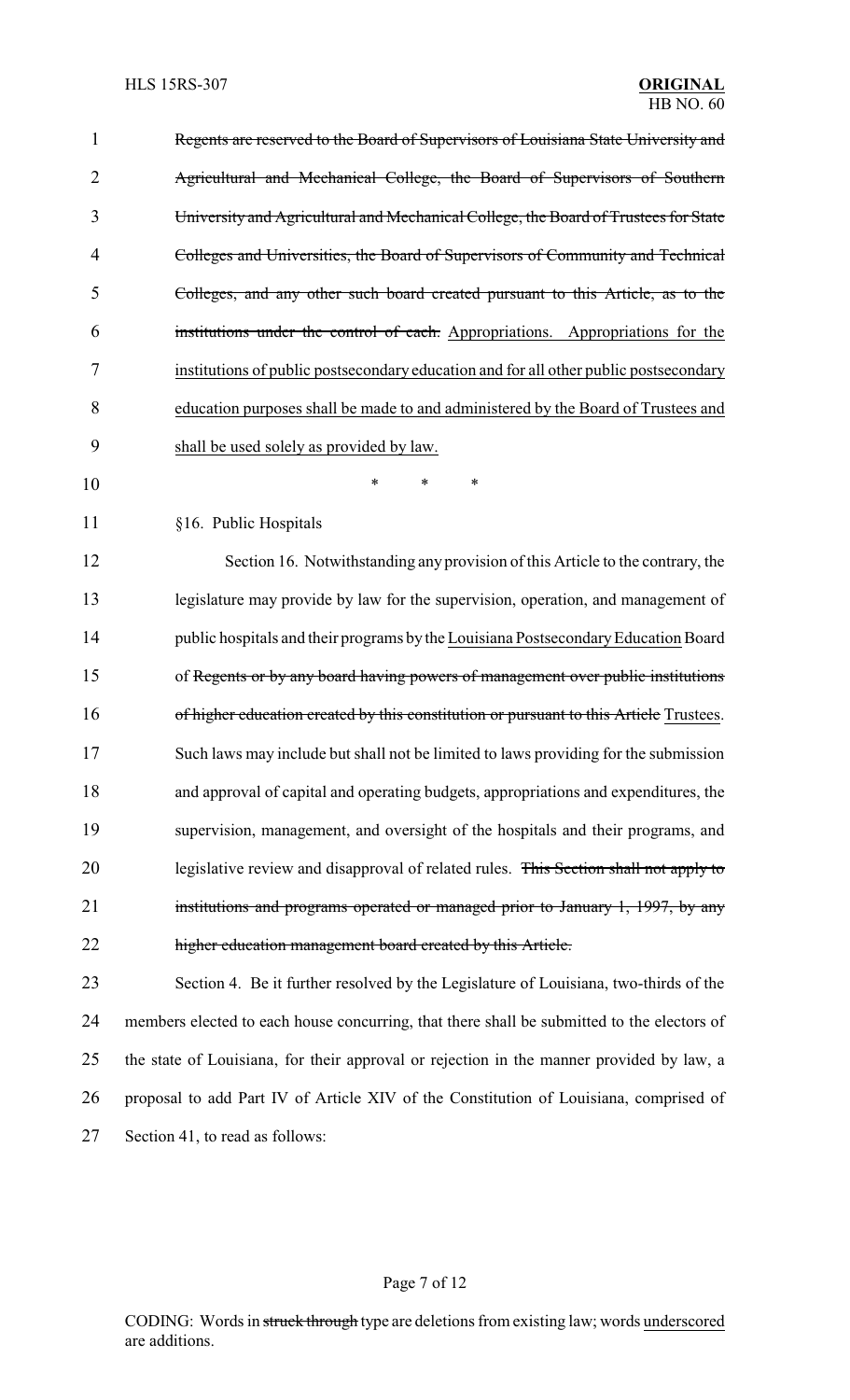| $\mathbf{1}$   | <b>PART IV</b>                                                                       |
|----------------|--------------------------------------------------------------------------------------|
| $\overline{2}$ | §41. Louisiana Postsecondary Education Board of Trustees; Implementation             |
| 3              | (A) On January 1, 2017, the Board of Regents, the Board of Supervisors of            |
| 4              | Louisiana State University and Agricultural and Mechanical College, the Board of     |
| 5              | Supervisors of Southern University and Agricultural and Mechanical College, the      |
| 6              | Board of Supervisors for the University of Louisiana System, and the Board of        |
| 7              | Supervisors of Community and Technical Colleges are abolished and on that date,      |
| 8              | except as inconsistent with the amendment creating the Louisiana Postsecondary       |
| 9              | Education Board of Trustees, referred to in this Section as the "Trustees", the      |
| 10             | Trustees is created and the powers, duties, functions, and responsibilities of such  |
| 11             | abolished boards are transferred to the Trustees.                                    |
| 12             | (B) The Board of Regents, the Board of Supervisors of Louisiana State                |
| 13             | University and Agricultural and Mechanical College, the Board of Supervisors of      |
| 14             | Southern University and Agricultural and Mechanical College, the Board of            |
| 15             | Supervisors for the University of Louisiana System, and the Board of Supervisors     |
| 16             | of Community and Technical Colleges shall take such action prior to January 1,       |
| 17             | 2017, to provide for implementation of the Trustees on that date. The governor shall |
| 18             | appoint the initial members of the Trustees not later than March 1, 2016, and such   |
| 19             | members shall take such actions as authorized by law to provide for implementation   |
| 20             | of the Trustees on January 1, 2017. In making initial appointments, the governor     |
| 21             | shall designate the expiration date of the term to which each initial member is      |
| 22             | appointed. The designations shall be made in such manner as to cause the terms of    |
| 23             | five initial members to expire in 2018, five in 2020, and five in 2022.              |
| 24             | The legislature shall provide by law, not inconsistent with the<br>(C)               |
| 25             | constitutional amendment creating the Trustees, for the implementation of such       |
| 26             | amendment and for the transfer of such powers, duties, functions, and                |
| 27             | responsibilities.                                                                    |

# Page 8 of 12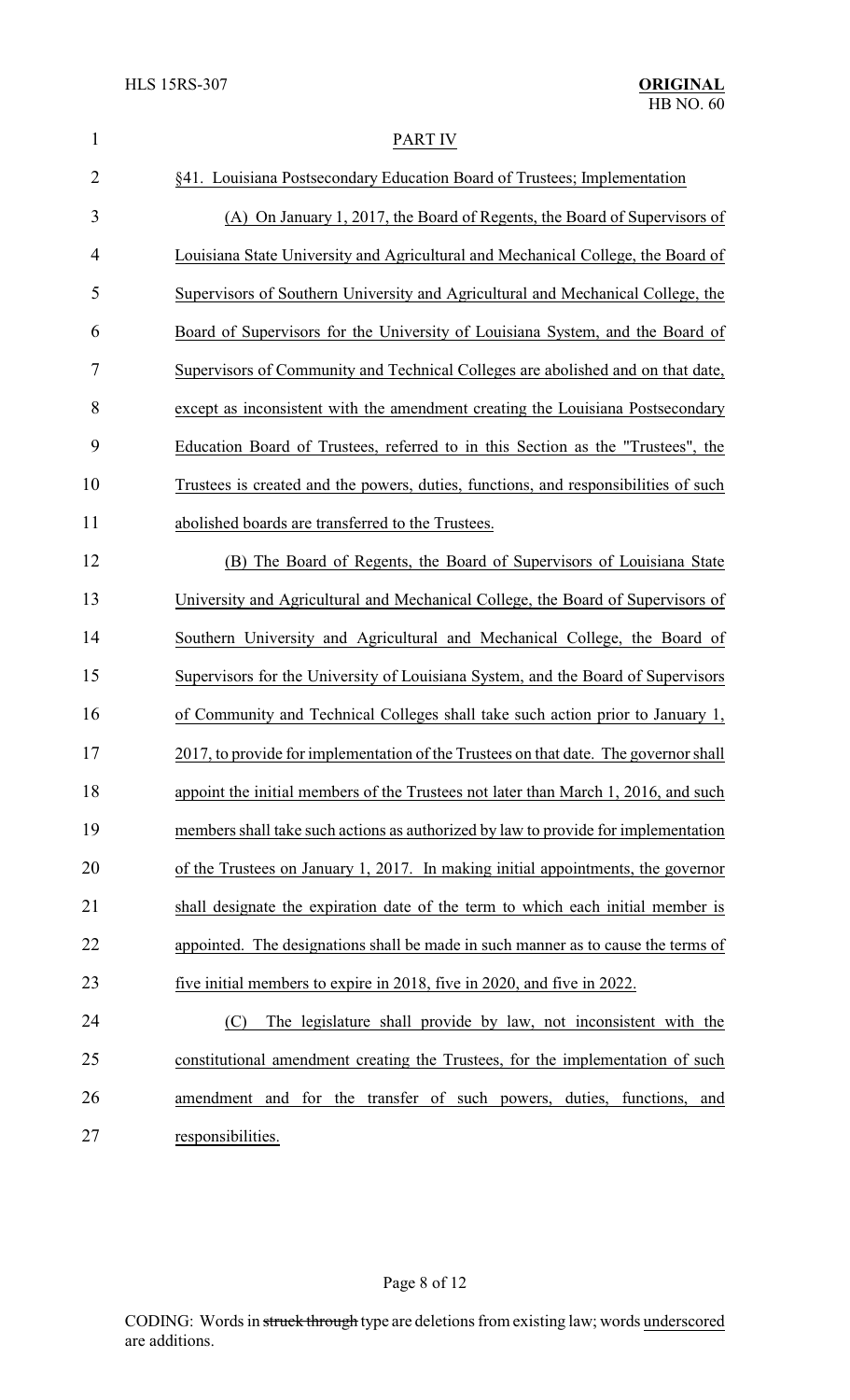## HLS 15RS-307 **ORIGINAL**

| $\mathbf{1}$     | Section 5. Be it resolved by the Legislature of Louisiana, two-thirds of the members            |
|------------------|-------------------------------------------------------------------------------------------------|
| $\overline{2}$   | elected to each house concurring, that there shall be submitted to the electors of the state of |
| $\mathfrak{Z}$   | Louisiana, for their approval or rejection in the manner provided by law, a proposal to repeal  |
| 4                | Article VIII, Sections 6, 7, 7.1, 8(B) and (D), and 12 of the Constitution of Louisiana.        |
| 5                | Section 6. Be it further resolved that this proposed amendment shall be submitted               |
| 6                | to the electors of the state of Louisiana at the statewide election to be held on October 24,   |
| 7                | 2015.                                                                                           |
| 8                | Section 7. Be it further resolved that the provisions of this amendment shall become            |
| $\boldsymbol{9}$ | effective on January 1, 2017, except that the provisions of Article XIV, Section 41 shall       |
| 10               | become effective on January 1, 2016.                                                            |
| 11               | Section 8. Be it further resolved that on the official ballot to be used at the election,       |
| 12               | there shall be printed a proposition, upon which the electors of the state shall be permitted   |
| 13               | to vote YES or NO, to amend the Constitution of Louisiana, which proposition shall read as      |
| 14               | follows:                                                                                        |
| 15               | Do you support an amendment to reorganize the governance of public                              |
| 16               | postsecondary education, including provisions to create the Louisiana                           |
| 17               | Postsecondary Education Board of Trustees as a single governing board for                       |
| 18               | public postsecondary education, to abolish the Board of Regents and the                         |
| 19               | management boards of the postsecondary education systems, and to transfer                       |
| 20               | the powers, duties, and responsibilities of the abolished boards to the new                     |
| 21               | board of trustees. (Effective January 1, 2017, except that implementation                       |
| 22               | provisions are effective January 1, 2016) (Amends Const. Art. IV, §22(A),                       |
| 23               | Art. VII, $\S(10.1)(C)(1)$ and (3) and (D)(1)(introductory paragraph) and                       |
| 24               | 10.4(B)(1), (3), and (4), and Art. VIII, §§5 and 16; Adds Art. XIV, §41;                        |
| 25               | Repeals Art. VIII, §§6, 7, 7.1, 8(B) and (D), and 12)                                           |

# Page 9 of 12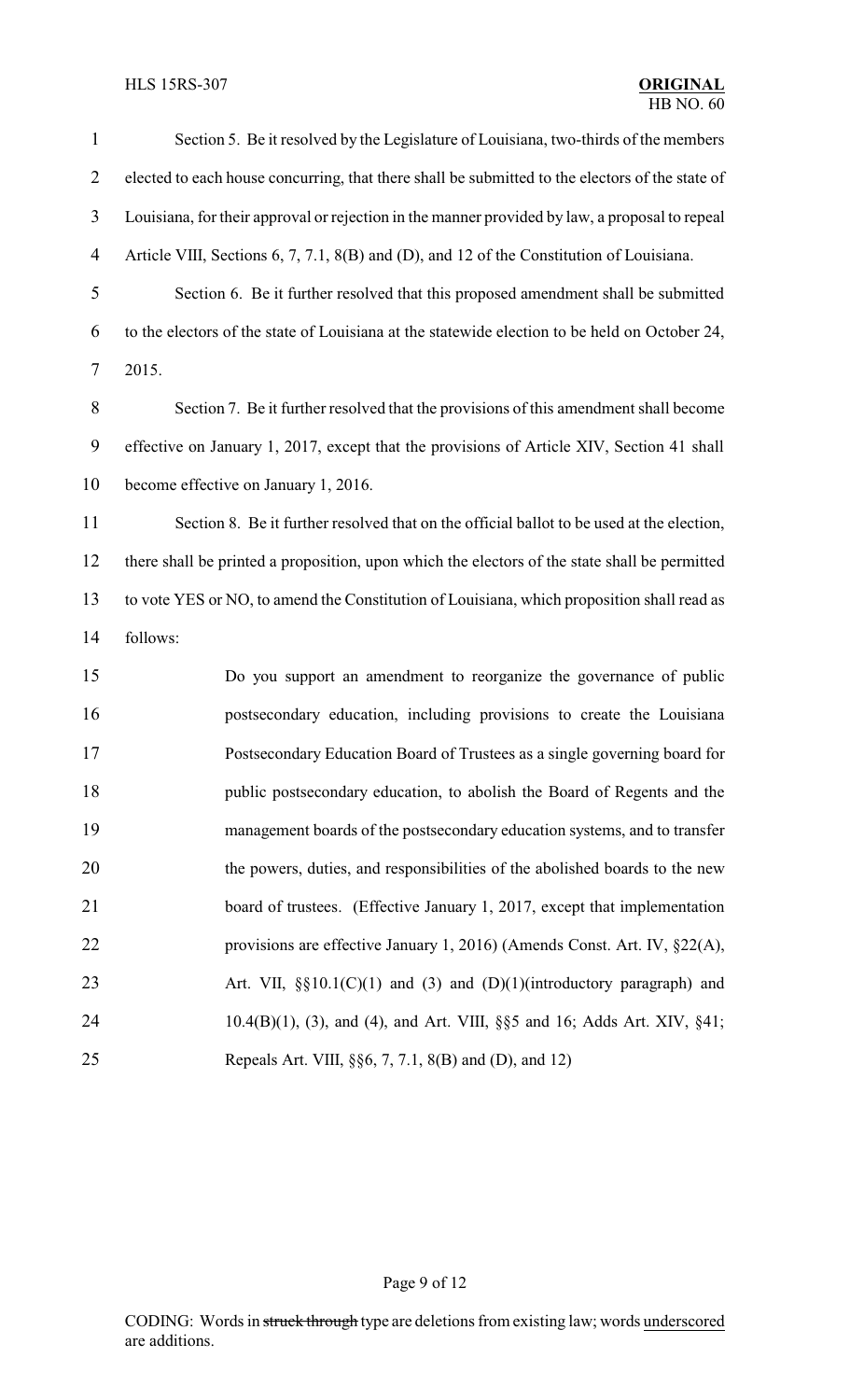### DIGEST

The digest printed below was prepared by House Legislative Services. It constitutes no part of the legislative instrument. The keyword, one-liner, abstract, and digest do not constitute part of the law or proof or indicia of legislative intent. [R.S. 1:13(B) and 24:177(E)]

HB 60 Original 2015 Regular Session Carmody

Abstract: Creates the La. Postsecondary Education Board of Trustees as a single governing board for public postsecondary education; abolishes the Board of Regents and the management boards of the postsecondary education systems, and transfers the powers, duties, and responsibilities of the abolished boards to the new Board of Trustees.

Present constitution, relative to public postsecondary education governance:

- (1) Establishes the Board of Regents to plan, coordinate, and have budgetary responsibility for all public postsecondary education.
- (2) Creates the Board of Supervisors for the University of La. System, the Board of Supervisors of La. State University and Agricultural and Mechanical College, and the Board of Supervisors of Southern University and Agricultural and Mechanical College, all having supervision and management responsibilities for "four-year" colleges and universities and agricultural and other system programs.
- (3) Creates and provides for the Board of Supervisors of Community and Technical Colleges, which is the management board for all programs of public postsecondary vocational-technical training, and, as provided by law, institutions of higher education which offer associate degrees but not baccalaureate degrees.

Present constitution specifies the powers of the Board of Regents. Provides that powers of management over public institutions of postsecondary education not specifically vested by the constitution in the Board of Regents are reserved to the management boards as to the institutions under the control of each.

Proposed constitutional amendment abolishes the Board of Regents and all four management boards and creates the La. Postsecondary Education Board of Trustees. Provides that the Board of Trustees shall have the powers of the Board of Regents to plan, coordinate, and have budgetary responsibility for all public postsecondary education and shall also have the management and supervision authority of the management boards.

Present constitution provides that the Board of Regents is comprised of two members from each congressional district and remaining members from the state at large, all appointed by the governor, subject to Senate confirmation, for staggered six-year terms. Provides that the board should be representative of the state's population by race and gender to ensure diversity. Proposed constitutional amendment retains these provisions applicable to the Board of Trustees.

Present constitution authorizes the legislature to provide for one student member to serve on the Board of Regents for one term of one year and to have the rights of other board members. Proposed constitutional amendment retains these provisions applicable to the Board of Trustees.

Proposed constitutional amendment otherwise generally provides that the Board of Trustees exercises the powers and duties of the abolished Board of Regents, including authority:

#### Page 10 of 12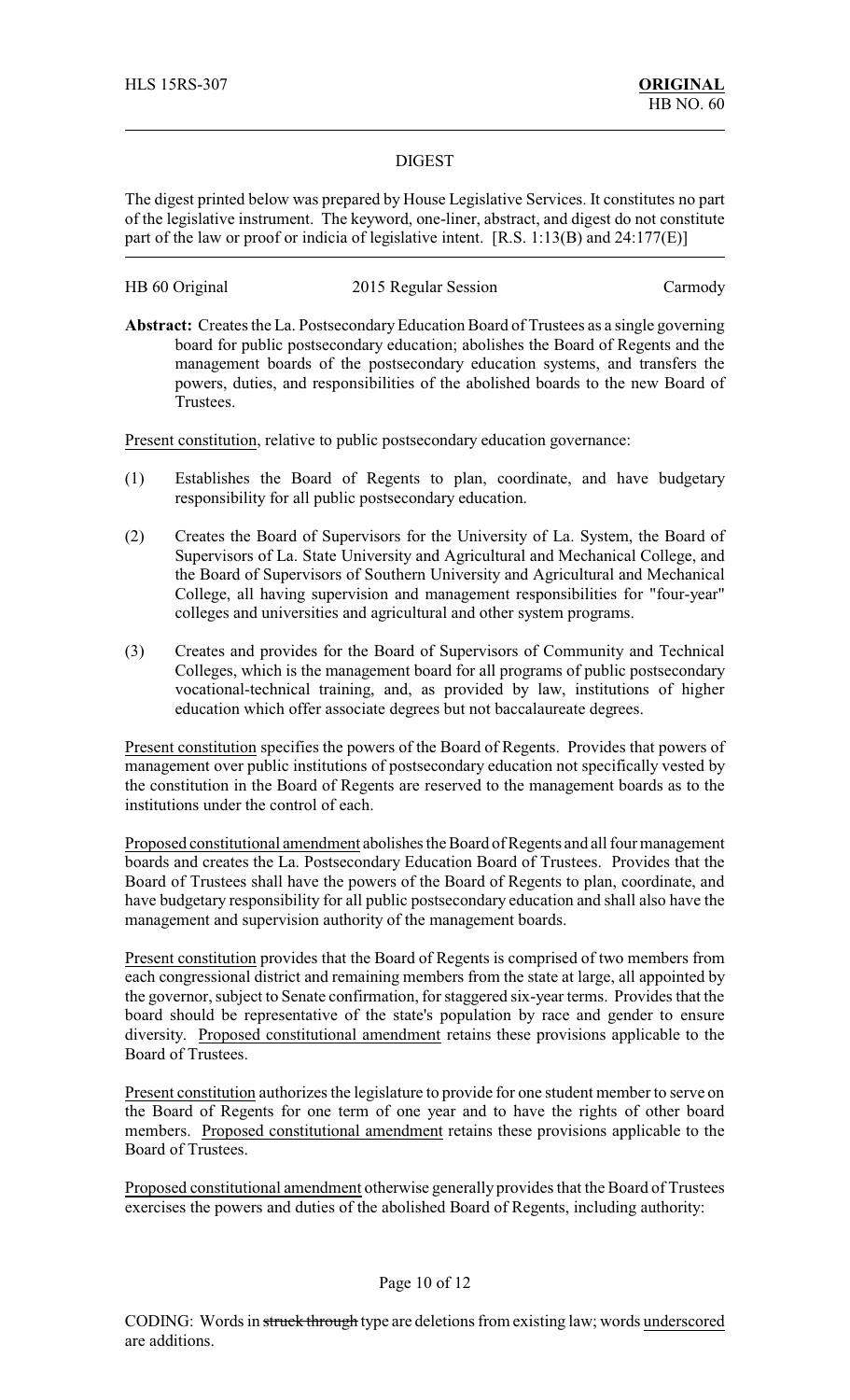- (1) To revise or eliminate an existing degree program, department of instruction, division, or similar subdivision.
- (2) To approve, disapprove, or modify a proposed degree program, department of instruction, division, or similar subdivision.
- (3) To study the need for and feasibility of creating a new institutions of postsecondary education, establishing a branch of an institution, converting an institution that does not grant degrees to one that does, and converting an institution that grants degrees of lower rank than a baccalaureate degree to one that offers such degrees, or merging any institution of postsecondary education into another.
- (4) To formulate and make timely revision of a master plan for postsecondary education which as a minimum shall include a formula for equitable distribution of funds to the institutions of postsecondary education.
- (5) To require that each institution (instead of each management board) submit to it, at a time it specifies, an annual budget proposal for its operational and capital needs. Requires the board to submit its budget recommendations for all postsecondary education institutions and recommend priorities for capital construction and improvements.
- (6) To meet with the State Board of Elementary and Secondary Education at least twice a year to coordinate programs of public elementary, secondary, vocational-technical, career, and higher education.

Present constitution provides that appropriations for the institutions of higher education be made to their managing boards and that the funds appropriated be administered by the managing boards and used solely as provided by law. Proposed constitutional amendment provides that appropriations for public postsecondaryeducation institutions and other public postsecondary education purposes be made to and administered by the Board of Trustees and used solely as provided by law.

Proposed constitutional amendment retains present constitution provisions for limitations of the terms a member may serve, not more than 2-1/2 in three consecutive terms, and makes them applicable to the Board of Trustees.

Present constitution authorizes the legislature to provide for operation and management of public hospitals and their programs by the Board of Regents or a management board. Excepts from such authority institutions and programs operated by a management board prior to Jan. 1, 1997. Proposed constitutional amendment authorizes the legislature to provide for operation and management of public hospitals by the Board of Trustees. Removes exception for institutions and programs operated by a management board prior to Jan. 1, 1997.

Relative to implementation, proposed constitutional amendment provides that on the effective date of the amendment (Jan. 1, 2017), the powers, duties, functions, and responsibilities of the abolished boards are transferred to the Board of Trustees. Requires the legislature to provide by law for the implementation of the amendment and for the transfer of such powers, duties, functions, and responsibilities. Further provides that the Board of Regents and the management boards shall take such action prior to Jan. 1, 2017, as necessary to provide for implementation of the Board of Trustees on that date. Requires the governor to appoint the initial members of the Trustees not later than March 1, 2016. Such members shall take actions as authorized by law to provide for implementation of the Board of Trustees on Jan. 1, 2017.

Effective Jan. 1, 2017, except transition provisions are effective Jan. 1, 2016.

## Page 11 of 12